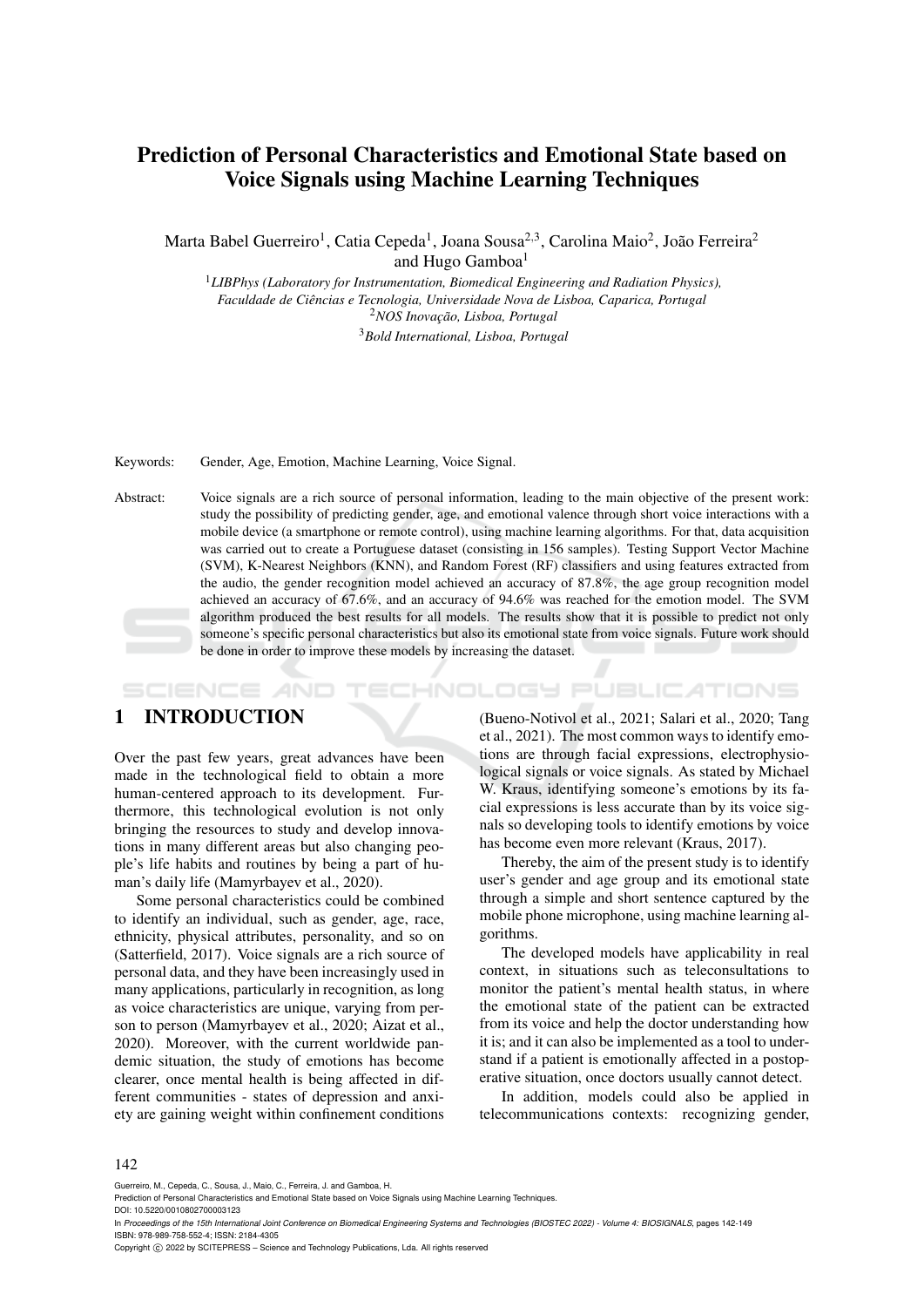age and emotional state of the user behind the mobile phone and/or the television, could be useful to profile the individual and, therefore, to prepare and present a more personalized content and design.

### 1.1 Related Work

Being gender, age and emotion recognition topics of interest for some years, there is already some literature on how to automatically recognize these characteristics based on voice signals, using machine learning models. Even so, the studies that most resemble to the present work are presented below.

A study was conducted in 2015, in which the author have used features such as mel frequency cepstral coefficients (MFCC) and formant frequencies to perform gender and age recognition from voice signals. The selected algorithms were Support Vector Machine (SVM) to perform gender recognition and K-Nearest Neighbors (KNN) to age recognition. From a Kurdish dataset, 40 samples of males and 42 of females were used to perform gender recognition, and the best accuracy achieved was 96%. From the same Kurdish dataset, samples from 114 speakers were used, divided into 7 classes ranging from age 5 to 65, and an accuracy of 81.44% was reached (Faek, 2015).

In 2017, Júnior presented a system capable of recognizing emotions through voice signals from the Berlin Database of Emotional Speech (Emo-DB) recordings of voice signals, with acted emotions, from 5 female and 5 male actors, with a total of 530 audio signals - and from a Brazilian Portuguese one built by extracting excerpts from audios of films and videos from YouTube, with 4 emotions (anger, happiness, sadness and neutral) in Brazilian Portuguese, consisting of 110 audio signals in the end. A predefined list of only 4 basic emotions (neutral, anger, happiness, and sadness) was chosen to get the best accuracy. Some features such as MFCC, energy, and pitch were extracted, and KNN and SVM classifiers were tested. In the end, an accuracy of 86.79% was obtained for the German database and 70.83% for the Brazilian Portuguese, and both results were reached while using the SVM classifier (Júnior,  $2017$ ).

In a study from 2018, some features such as the pitch, energy, and MFCC, were extracted and used to train and test a SVM classifier, in order to perform gender recognition. These features achieved an accuracy of 96.45% with a database made out of 280 English speech files (140 files of males and 140 files of females) (Chaudhary and Sharma, 2018).

In 2019, a short review of age and gender recognition based on speech was done and some conclusions are taken about the most common extracted features, and selected classifiers. According to the studies investigated in this review, and concerning gender recognition, the most common extracted features are MFCC, spectral features, and energy; regarding age recognition, short-time energy, zero-crossing rate, and energy entropy are the most commonly extracted features. The most common classifiers are SVM, Random Forest, and Gaussian Mixture (Zhao and Wang, 2019).

In 2021, a study was presented in which the authors have used the DEMos database - an Italian database of audio signals, consisting of 9365 spoken utterances produced by 68 native speakers (23 females, 45 males) in a variety of emotional states - to recognize happiness, guilt, fear, anger, surprise, and sadness. The selected features were related to magnitude spectrum, voicing features (such as pitch and energy), MFCC, and RelAtive SpecTrAl (RASTA) coefficients, and the selected classifier was SVM. The experiments were carried out for females and males separately and, in the end, the best result had an accuracy of 81.7% for male voices and 84.1% for female voices (Costantini et al., 2021).

As seen above, there are already some studies focused on recognizing gender, age, and emotions through voice signals, using different methods. However, by the literature review that was presented, only one study was found using a data set with Brazilian Portuguese audio signals, which can lead to different results when comparing to Portuguese audio signals machine learning models developed in this topic are trained in a specific language and are not applicable to other languages.

## 2 DATA ACQUISITION

To the best of our knowledge, there is no dataset of audio files in Portuguese so, to have one to use in this article, a process of data acquisition was made.

The whole acquisition process was conducted during 12 weeks, making use of a free online platform to build and create personalized forms called JotForm, which is also compliant with General Data Protection Regulation (JotForm, 2021). To acquire data, a personalized form was created and, to be eligible to fill out the form, all that was needed was for the person to be native Portuguese. A device capable of accessing the form with internet connection was required to record the audio.

At the beginning of the form, it was always shown an animated GIF referring to one question below that the person filling out the form was asked to read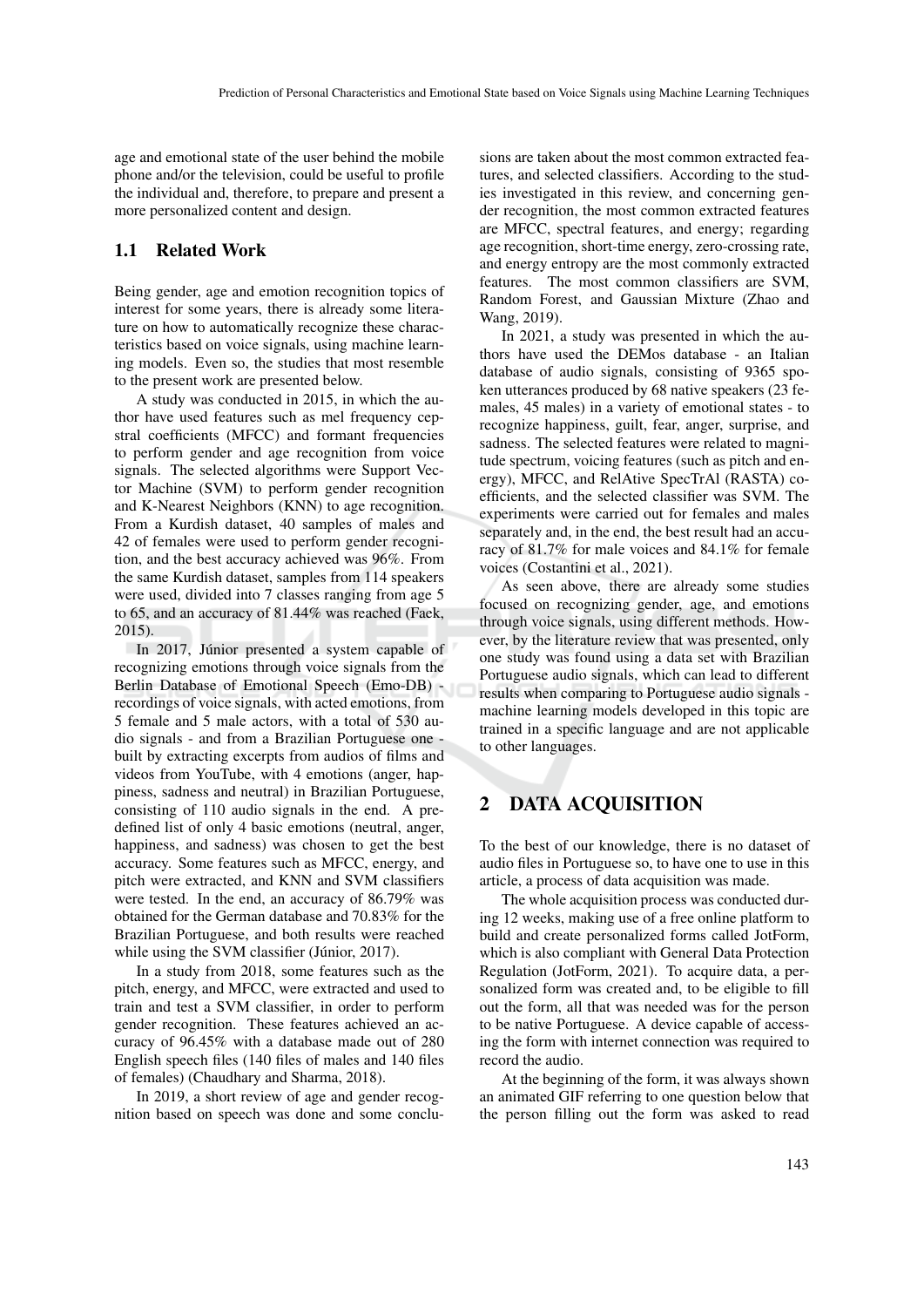and answer by voice recording. The questions were changed throughout the acquisition process (weekly) and were never related to confidential information but always to current issues, like "Hi! What is your favorite Olympic sport?" or "Hi! Which team do you think will win UEFA Euro 2020?".

After that, it was asked to choose from a list of four emotions - angry, happy, neutral, and sad - which one best suits your state of mind when filling out the form. Then, the person was asked to select:

- Age group: less than 21 years old, 21-30, 31-40, 41-50, 51-60, more than 60 years old;
- Gender: male, female;
- Hometown: Porto and north, center, Metropolitan Area of Lisbon, south, Azores, Madeira, other or "rather not answer".

Finally, the participant must give the last four digits of its mobile phone, or landline number, to be used as unique identifier of the generated audio.

The audio files were recorded in a *.wav* format of two-channel, with a sample rate of 22050 Hz.

## 2.1 Sample Description

The dataset consists of 156 samples from only 88 different people. The audio signals have durations between 1 second and 54 seconds, the median is 7 seconds, and the mean is 10 seconds.

According to the information acquired through the form, the description of the sample is presented in the next tables (Tables 1, 2, and 3). Since certain age groups and emotions have few samples, it was decided to group these categories into new ones in order to get better results, given that a small number of samples of data could be not enough for machine learning algorithms. These new groups are also found in the above-mentioned tables.

Table 1: Number of samples per gender.

| Gender | <b>Number of Samples</b> |
|--------|--------------------------|
| Female | 64                       |
| Male   | 92                       |

| Table 2: Number of samples per age group. |  |  |  |
|-------------------------------------------|--|--|--|
|-------------------------------------------|--|--|--|

| <b>Age Group</b> | <b>Number</b><br>of Samples | Label | Number<br>of Samples |
|------------------|-----------------------------|-------|----------------------|
| <b>Teens</b>     |                             | А     | 72                   |
| Twenties         | 65                          |       |                      |
| <b>Thirties</b>  | 48                          | B     | 64                   |
| Forties          | 16                          |       |                      |
| <b>Fifties</b>   | 19                          | C     | 20                   |
| Olds             |                             |       |                      |

|  |  | Table 3: Number of samples per emotion. |  |  |  |
|--|--|-----------------------------------------|--|--|--|
|--|--|-----------------------------------------|--|--|--|

| <b>Emotion</b>   | Number<br>of Samples | Label    | <b>Number</b><br>of Samples |
|------------------|----------------------|----------|-----------------------------|
| Happy<br>Neutral | 71<br>65             | Positive | 136                         |
| Angry<br>Sad     | 14                   | Negative | 20                          |

## 3 METHODS

To analyze and process the audio signals, and build the machine learning models (SVM, KNN, and Random Forest), some different libraries were used, such as Pandas, NumPy, LibROSA, pyAudioAnalysis; to extract the audio features, the libraries TSFEL and Python Speech Features were used; in the data preprocessing, the library imblearn was used to conduct the oversampling process; when it comes to feature selection, both libraries TSFEL and scikit-learn were used; regarding machine learning algorithms, scikitlearn was the chosen library to develop the models (Barandas et al., 2020; Lyons, 2013; Lemaître et al., 2017; Pedregosa et al., 2011).

It was also developed a platform that shows in real-time the results obtained with the developed models. For that, Dash was used to build the web application (Dash, 2021).

In the next sections, the tools used for feature extraction and selection will be presented, as well as the algorithms used to perform the classification, and even the metric used to evaluate the model.

### 3.1 Data Pre-processing

The first step of the pre-processing was to convert the audio files from the data acquisition with two-channel to one-channel.

After that, a data cleaning was conducted manually. Since the conditions under which the acquisition was carried out were not in a controlled environment, a data pre-selection process was performed with the intention of eliminating all corrupted data and also those files that did not meet the acquisition requirements. Consequently, files that could not be opened, files that were just silent or background noise, and files recorded by people who were not Portuguese were deleted from the database.

Posteriorly to the data cleaning, the dataset had to be organized in order to have all the audio files labeled according to the information that was asked in the data acquisition and, therefore, ready to be used in the models. From the raw files with random names, a method was applied to rename the file to include the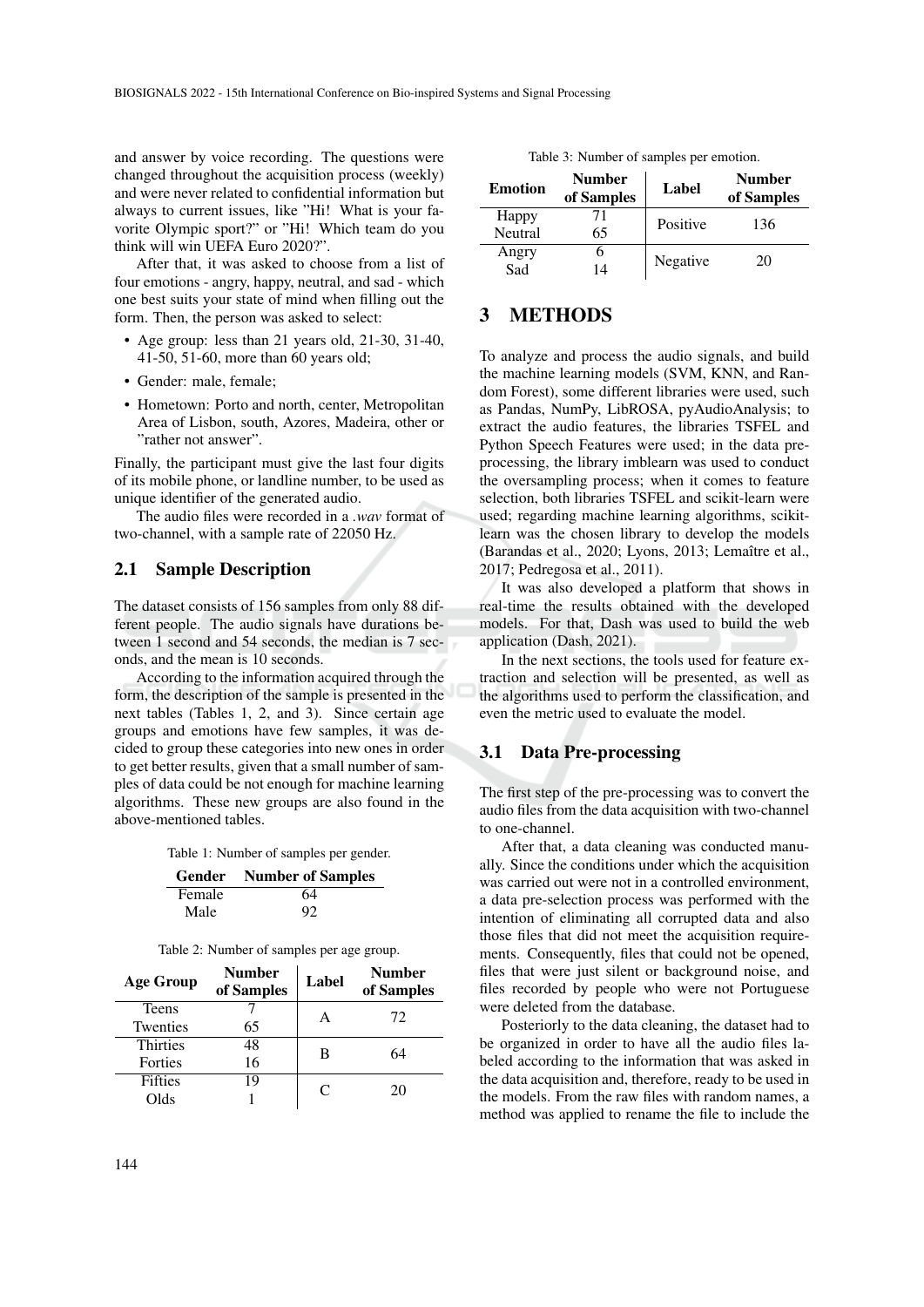four digits and a code for gender, age, emotion, hometown. An example for a female, in the second (21- 30) age group, feeling happy and living in Metropolian Area of Lisbon with 0000 as last four digits is: 0000 f 2 h AML.

The last step of the pre-processing was to remove the silence periods from the acquired files so that, in the end, the files were only made out of speech samples. For that, the energy of the acquired audio files was calculated and used to remove this silent samples, as described below.

Each audio file was divided into windows and the energy of each window was calculated. When all windows were covered, the maximum energy value was calculated from the energy values of all windows. After that, the signal was divided into windows once again, in order to eliminate some windows according to the following formula:

$$
E_w < \alpha * \max(E_s) \tag{1}
$$

where:

- $E_w$ : energy calculated in each window of the signal;
- α: constant;
- $max(E_s)$ : maximum energy value from the calculated energy values in each window.

The  $\alpha$  constant was found by simultaneously observing the signal defined as being the noisiest of the entire dataset and its energy spectrum, in order to obtain the maximum value of this energy spectrum and the minimum energy while there was speech and calculating the ratio between them.

Running through all the signal windows, the energy of each one was calculated and if it was less than a threshold (defined by a constant multiplied by the maximum energy value found in that signal), then that signal window was removed from the signal.

Finally, to avoid biased results, since the data is imbalanced and it could comprise the models' learning process, an oversampling was carried out in all models to generate synthetic samples from minority classes, based on Adaptive Synthetic Sampling (ADASYN), using the library imblearn (Lemaître et al., 2017; He et al., 2008). Thus, the total number of samples per class is found in tables 4, 5, and 6:

Table 4: Number of samples per gender after oversampling.

|        | <b>Gender</b> Number of Samples |
|--------|---------------------------------|
| Female | 87                              |
| Male   | 92                              |

Table 5: Number of samples per age group after oversampling.

|                   | <b>Age Group</b> Number of Samples |
|-------------------|------------------------------------|
|                   | 72                                 |
| B                 | 64                                 |
| $\mathbf{\Gamma}$ | 74                                 |

Table 6: Number of samples per emotion valence after oversampling.

|          | <b>Emotion Valence</b> Number of Samples |
|----------|------------------------------------------|
| Positive | 136                                      |
| Negative | 132                                      |

### 3.2 Feature Extraction and Selection

The set of features was extracted using two different libraries: Python Speech Features and TSFEL (Lyons, 2013; Barandas et al., 2020).

From Python Speech Features library, log filterbank energies (26 coefficients) and spectral subband centroids (26 coefficients) were extracted (Lyons, 2013).

TSFEL was used in order to obtain a very complete feature set since this library encompasses the extraction of features from time series in three different domains at once: spectral, statistical, and temporal (Barandas et al., 2020).

In the spectral domain, there are a total of 26 different features, such as the fundamental frequency of the signal, maximum power spectrum density, MFCC, and linear prediction cepstral coefficients (LPCC) (Barandas et al., 2020).

In the statistical domain, there are 16 features, such as the histogram of the signal, kurtosis, skewness, maximum, minimum, mean and median values, root mean square, standard deviation, and variance (Barandas et al., 2020).

In the temporal domain, there are 18 features. Examples of these features are the auto-correlation of the signal, the number of negative and positive turning points of the signal, mean and median absolute differences, zero-crossing rate, and total energy (Barandas et al., 2020).

In the end, we have a list of 442 different values counting as features (390 from TSFEL and 52 from Python Speech Features). From this list, a feature selection was done before each classification. This process was taken in two steps: first, if there were constant features, these features were removed, using the library scikit-learn, and, likewise, if there were highly correlated features, these features were also removed, using the library TSFEL. In the end, all the features were normalized using also the library scikitlearn (Barandas et al., 2020; Lyons, 2013; Pedregosa et al., 2011).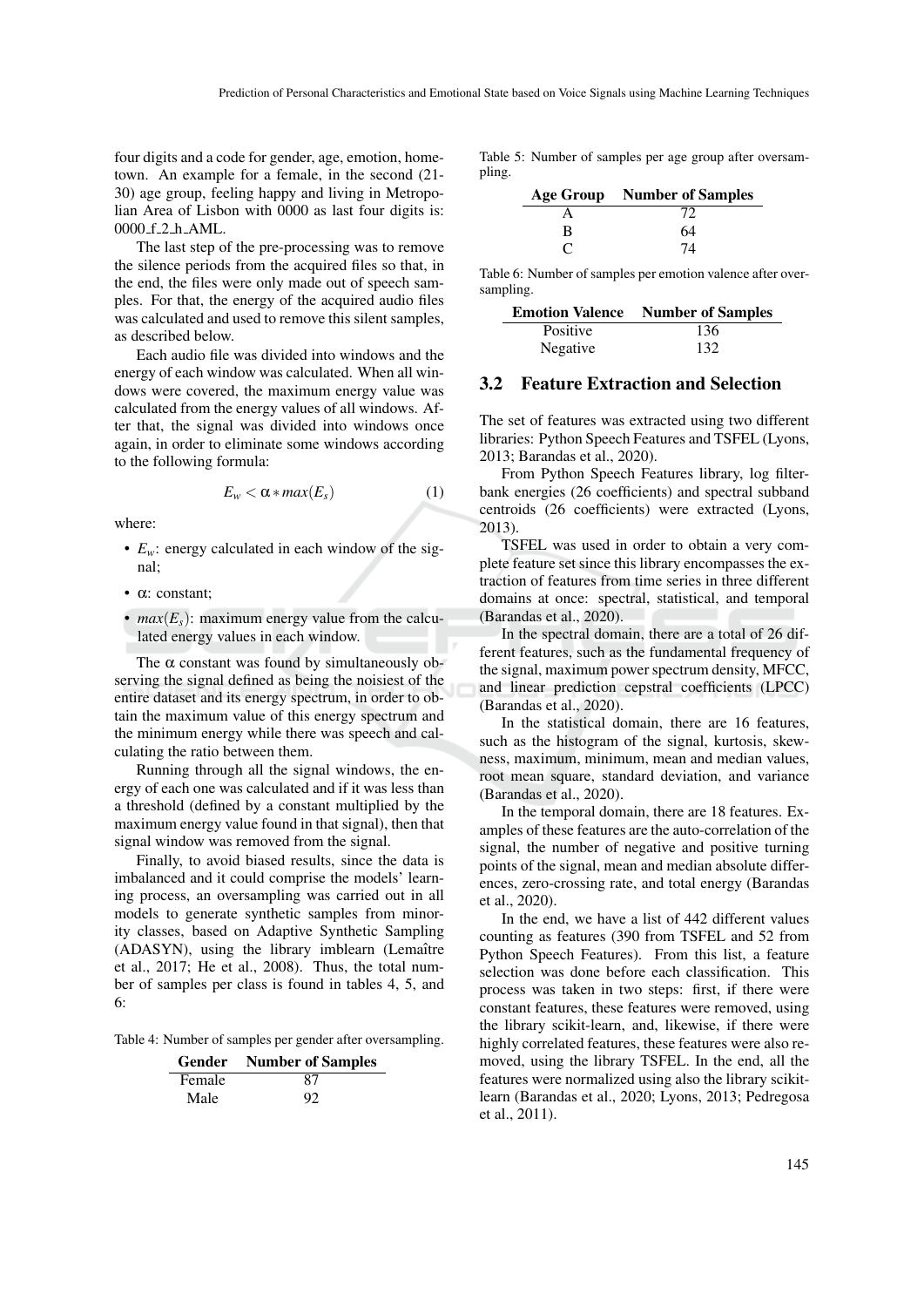### 3.3 Classification

To perform classification, three different machine learning algorithms were used. The choice of these algorithms were based on the literature review results on other languages. Therefore, the chosen algorithms were SVM, KNN, and Random Forest.

The best parameters for each algorithm were selected based on grid-search for each experiment performed (gender, age, and emotion recognition).

#### 3.3.1 Support Vector Machine

The basic principle of a SVM algorithm is to create lines or hyperplanes in a N-dimensional space (being N the number of features) called the decision boundaries, separating the labeled training data into classes (Witten and Frank, 2005). The classification of the new unknown sample is done according to the region of the hyperplane where the sample fits.

#### 3.3.2 K-Nearest Neighbors

KNN is a simple algorithm, which is based on a distance approach. This type of algorithm assumes that observations with similar characteristics exist in close proximity and will tend to have similar outcomes, meaning that the value of a specific data point is determined by the values of the data points around it (Kramer, 2013).

There are several ways to calculate the mentioned distance between examples but the ones used in this work are the Euclidean and the Manhattan distances (Black, 2004; Black, 2019).

#### 3.3.3 Random Forest

As the name implies, the basic principle of a random forest algorithm is having a large set of different individual decision trees, each one performing the classification of a new sample and, in the end, the most common prediction becomes the random forest's classification. The key for the algorithm to work well and reach good results is the low correlation between different decision trees, making ensemble predictions more accurate than each individual tree's prediction (Liu et al., 2012).

#### 3.3.4 Grid Search

All the machine learning algorithms have associated to it some hyperparameters that must be defined and should be tuned to improve the models' performance (Feurer and Hutter, 2019).

The chosen method to tune the three different algorithms' hyperparameters was grid search. This method works based on the Cartesian product of values from a finite set of values defined by the user for each parameter (Feurer and Hutter, 2019).

To perform grid search, the scikit-learn library was used, and in Table 7 are presented the available values for the hyperparameters that were tuned per algorithm (Pedregosa et al., 2011).

### 3.4 Model Evaluation

To evaluate the performance of a specific model, it has to go through the training process to, later, be tested and evaluated before being applied to real situations. Before the training and testing processes, the labeled dataset must be randomly divided into different groups of samples - train-test split -, giving rise to the train and test subsets (Tsukerman, 2019). It is important to mention that the data was split in a stratified way so that, in the end, the test population could be distributed over the different classes.

The model's performance is evaluated by comparing the predicted classes of the samples of the test set to their real classes. Since we are dealing with classification problems that take into account a maximum of 3 different classes, while classifying an unknown sample, there is always a positive class and the remaining ones are considered the negative classes. Thus the possible outcomes are True Positives (TP), True Negatives (TN), False Positives (FP), and False Negatives (FN).

In this study, the evaluation was done through accuracy (Equation 2), that returns the ratio between the number of correctly predicted classes and the number of all predicted classes within the test set (Nighania, 2018):

$$
Accuracy = \frac{TP + TN}{TP + TN + FP + FN}
$$
 (2)

## 4 RESULTS

From the data cleaning process, a total of 19 samples were removed from the dataset.

After that, to remove periods of silence from the audio signals, we used the algorithm explained in the section 3.1. Making a balance between keeping all the information of the less noisy signals and cutting the maximum amount of silence periods of the noisier signals, the value found for constant  $\alpha$  in Equation 1 was 0.034. Using this value, the whole list of audio files passed through this algorithm.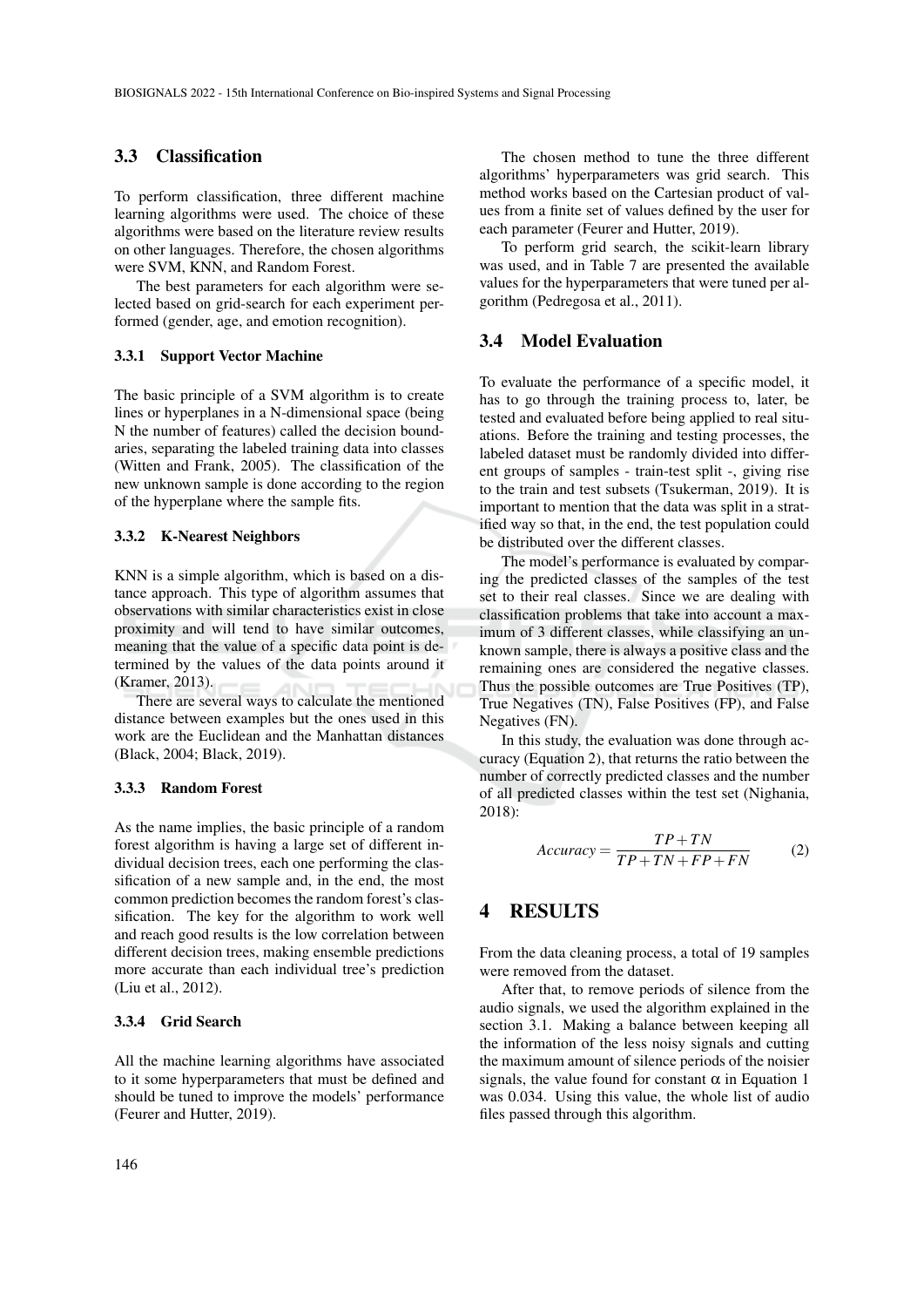|            | <b>Parameters</b> | Values                                            |
|------------|-------------------|---------------------------------------------------|
|            | C                 | $0.001, 0.01, 0.025, 0.05, 0.1, 0.5, 1.0, 10.0$   |
| <b>SVM</b> |                   | $0.001, 0.01, 0.05, 0.1, 0.5, 1.0, 10.0$          |
|            | kernel            | linear, radial basis function                     |
|            | n_neighbors       | 1, 3, 5, 7, 9                                     |
| <b>KNN</b> | weights           | uniform, distance                                 |
|            | metric            | euclidean, manhattan                              |
| Random     | max_depth         | 1, 2, 3, 4, 5                                     |
| Forest     | max_features      | 1, 2, 3, 4, 5, 6                                  |
|            | n_estimators      | 1, 2, 3, 4, 5, 6, 7, 8, 9, 10, 11, 12, 13, 14, 15 |

Table 7: Possible values for each parameter when performing grid search.

Given that the size of the dataset is not big and that some of the audios are from the same person, the results of the models vary according to the random state defined on the train-test split. Consequently, it was decided to perform the same experiments for 5 different random states so that, in the end, the evaluation could be done taking into account different training sets.

The results were obtained using a test size of 40%. The experiments were conducted for those 5 different random states, randomly chosen, and performing grid-search for each algorithm and random state in order to get the best accuracy.

From the accuracy results of each random state applied to each algorithm, a statistical analysis was done for the three models: gender (Table 8). age group (Table 9), and emotion recognition (Table 10). In this analysis, and for each algorithm, it is included the minimum accuracy, the maximum, the mean of the accuracy values, and the standard deviation for all those 5 random states.

### 5 DISCUSSION

Firstly, it is important to note that the fact that accuracy values change depending on the random state has to do with the fact that, within all the samples in the dataset, there are only 88 different people. What happens when doing the train-test split is that the train set can contain all samples from the same person and the test set is from different people, resulting in worse results, or instead it can happen to have samples from the same person spread across the train and the test set and therefore the results are better. To overcome this limitation, the models were run for different random states to be considered, in the end, the statistics of the results of each model.

From the results obtained, and considering the maximum value within the mean of accuracies for each model, it is possible to conclude that the emotion valence recognition model reached the best accuracies and the worst accuracies come from the age recognition model. From among the 3 different models (gender, age group and emotion valence recognition), the algorithm that produces the best result is unanimous and this algorithm is the SVM. Regarding gender recognition model, the best accuracy was 87.8%. For the age group recognition model, it was reached an accuracy of 67.6%. In the emotion valence recognition model, was achieved an accuracy of 94.6%.

Taking into account the literature review, it was expected that the three final models would produce different results. Once female and male voices are quite distinct, it was expected that gender recognition model would produce the best results. On the other hand, it was expected that both age group and emotion recognition models would produce worse results when comparing to the first one.

Contrary to what was expected, the model that produced the best results among the three models was the emotion valence recognition model. This may have to do with the sampling size, which is higher than the size in the other models (268 samples for emotion valence model, 164 samples for gender and 210 samples for age), after the oversampling process. With more samples, the learning process was probably improved and achieved better results.

In accordance with the literature review, the gender recognition model produced better results than the age model. With regard to age group recognition, and taking into account that 3 different categories were considered, it becomes much more complicated to classify the samples when there are age groups in which the voice remains practically unchanged. For this reason, it is more complicated to classify age compared to other characteristics.

The differences between our results and the ones shown in 1.1 could arise from the difference between the used datasets - our dataset consists of few samples acquired under uncontrolled conditions when comparing to the ones used in the literature.

With regard to the choice of algorithms, we can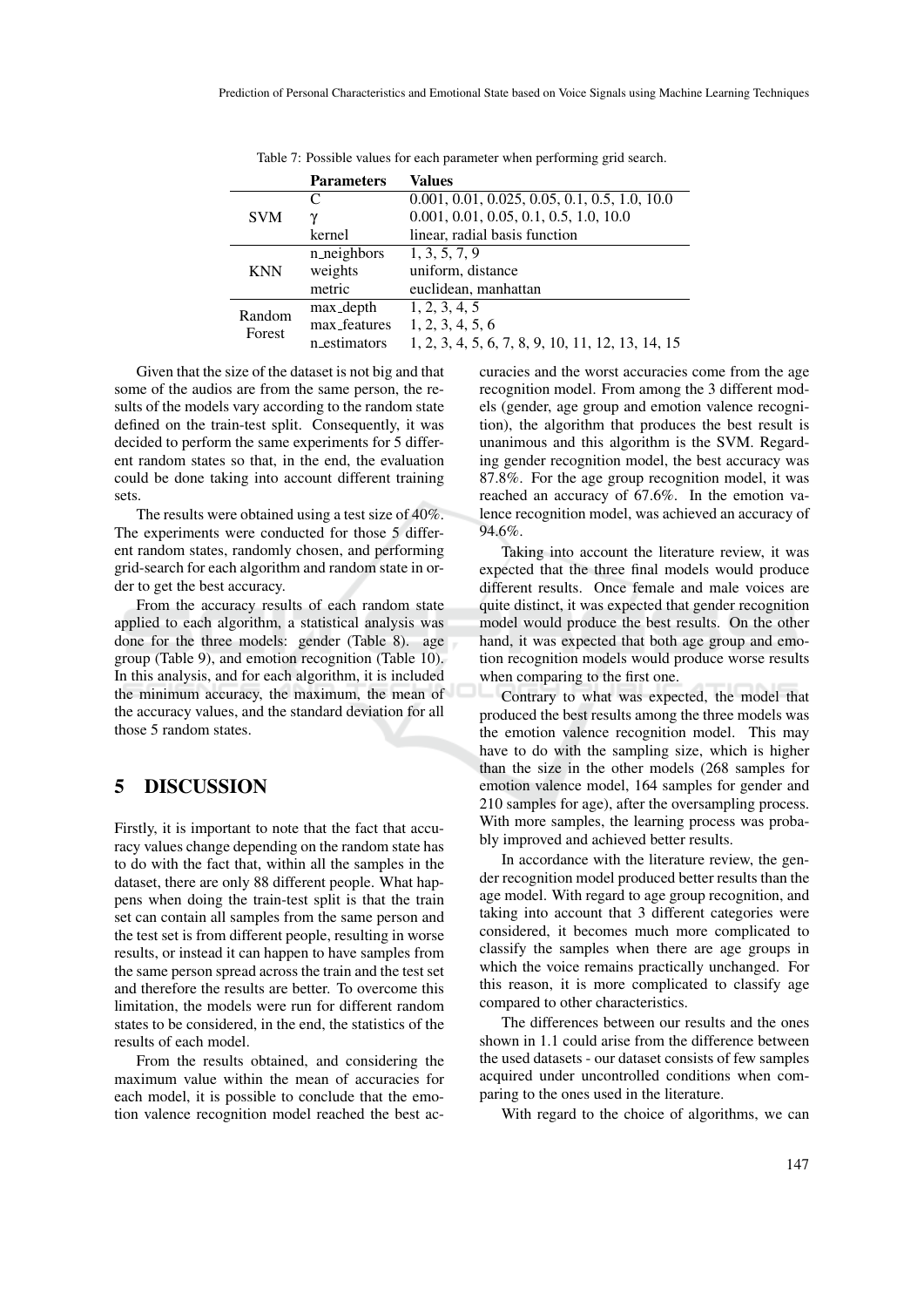| <b>Algorithm</b> | Min of<br>accuracy $(\% )$ | Max of<br>accuracy $(\% )$ | <b>Mean of</b><br>accuracies $(\% )$ | <b>Standard</b><br>Deviation $(\%)$ |
|------------------|----------------------------|----------------------------|--------------------------------------|-------------------------------------|
| <b>SVM</b>       | 83.3                       | 91.7                       | 87.8                                 | 3.8                                 |
| <b>KNN</b>       | 69.4                       | 76.4                       | 72.8                                 | 3.1                                 |
| Random<br>Forest | 63.8                       | 86.1                       | 76.7                                 | 7.5                                 |

Table 8: Statistical analysis of the accuracies values obtained for gender recognition.

Table 9: Statistical analysis of the accuracies values obtained for age group recognition.

| <b>Algorithm</b> | Min of           | Max of           | <b>Mean of</b>     | <b>Standard</b>  |
|------------------|------------------|------------------|--------------------|------------------|
|                  | accuracy $(\% )$ | accuracy $(\% )$ | accuracies $(\% )$ | Deviation $(\%)$ |
| <b>SVM</b>       | 60.7             | 77.4             | 67.6               | 6.0              |
| <b>KNN</b>       | 60.7             | 70.2             | 66.0               | 3.2              |
| Random<br>Forest | 57.1             | 72.6             | 64.8               | 4.9              |

Table 10: Statistical analysis of the accuracies values obtained for emotion valence recognition.

| <b>Algorithm</b> | Min of           | Max of           | Mean of            | <b>Standard</b>  |
|------------------|------------------|------------------|--------------------|------------------|
|                  | accuracy $(\% )$ | accuracy $(\% )$ | accuracies $(\% )$ | Deviation $(\%)$ |
| <b>SVM</b>       | 917              | 98.1             | 94.6               | 2.3              |
| <b>KNN</b>       | 76.9             | 85.2             | 80.4               | 3.3              |
| Random<br>Forest | 82.4             | 90.7             | 86.1               | 3.2              |

HNC

conclude that the chosen ones produce promising results for these models.

The results were good, but the study still has some limitations.

# **CONCLUSIONS**

As a first approach, the work developed in this study allowed to conclude that is possible to extract some personal characteristics and also the emotional state from Portuguese voice signals. Nevertheless, there are still some limitations that can be overcome in further studies.

In the end, an accuracy of 87.8% was achieved in gender recognition, using a SVM classifier; also SVM produced the best accuracy of 67.6% for age group recognition; and 94.6% was the best reached accuracy for emotion recognition when using the same algorithm. These are very promising results, considering that the dataset in which the experiments were made have a quite small sample size, with short sentences.

Some improvements should be done in order to achieve better results. First of all, more samples should be acquired in order to have a larger dataset and, therefore, oversampling methods would not be necessary. Moreover, for gender and age recognition models, each participant should have just one sample to avoid repetitive voices that could affect the results. Each participant should have just one sample per question for the emotion recognition model, as long as different questions could arise to different emotional states. In addition, it should be developed an algorithm to automate the pre-selection process of samples.

Another improvement that should be performed is related to the removal of noise from the acquired audio samples. Assuming that the data acquisition method remains the same, the conditions of the data acquisition are not controlled and the problem related to background noise arises: it becomes impossible to guarantee that the person participates in the acquisition in a quiet environment and sometimes there is a lot of background noise. The biggest problem is that there are various types of background noise from sample to sample, which makes the removal of these background noises a complex task.

As future work, it would be interesting to test if results improve with the aggregation by gender when training and testing both the age group recognition model and the emotion recognition model.

## REFERENCES

Aizat, K., Mohamed, O., Orken, M., Ainur, A., Zhumazhanov, B., and Pham, D. (2020). Identification and authentication of user voice using DNN features and i -vector. *Cogent Engineering*, 7(1):1751557.

Barandas, M., Folgado, D., Fernandes, L., Santos, S.,